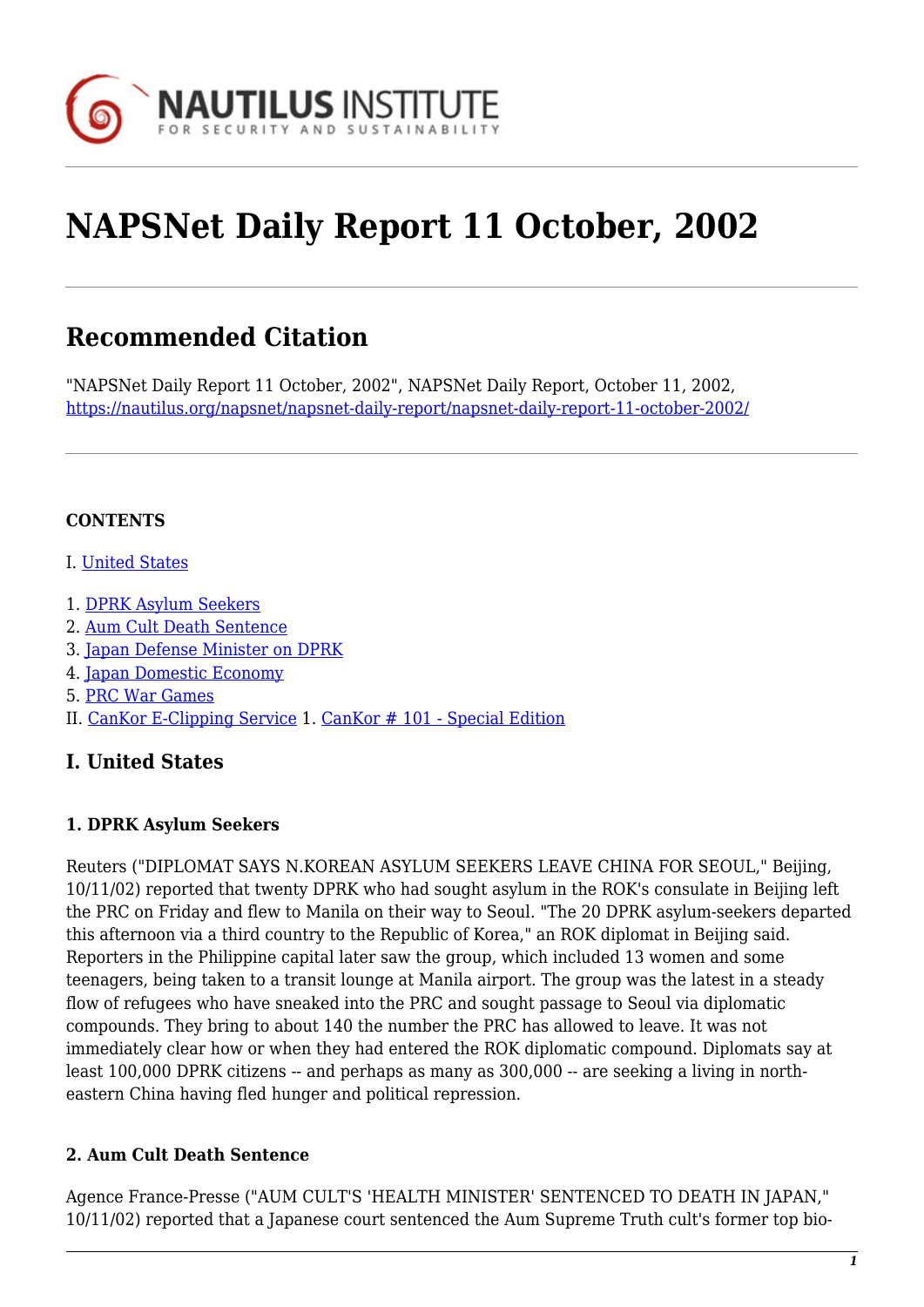chemist to death for murder and other charges related to the deadly nerve gas attacks the group unleashed in the 1990s. After a seven-year trial, the Tokyo District Court sentenced ro death by hanging Seiichi Endo, 42, a central figure in the cult's deadly sarin gas-producing group, in line with prosecutors's demands. He is the ninth Aum cult follower to get the death sentence. It was not immediately known whether he would appeal. Endo was "health and welfare minister" in the doomsday cult's self-styled government and played a key role in its study of sarin, VX-gas, anthrax and other germs and poisons. He was accused of conspiring with Aum guru Shoko Asahara to spray the sarin gas in the central Japanese city of Matsumoto in June 1994 and helping produce the gas used for the attacks on Tokyo subways in March 1995. The Matsumoto gassing killed seven people, while the subway attack left 12 people dead and thousands of others injured. Endo has been in custody since 1995. Endowas also held responsible for two attempted murder cases and helping a wanted Aum follower hide from police.

#### <span id="page-1-0"></span>**3. Japan Defense Minister on DPRK**

Reuters ("DEFENSE MINISTER CALLS NORTH KOREA 'FEARFUL' AS JAPAN PREPS FOR NORMALIZATION TALKS," Tokyo, 10/11/02) reported that Japan Defense Agency chief Shigeru Ishiba called the DPRK a "fearful state" Friday ahead of normalization talks scheduled to begin at the end of the month. "The Japanese people have come to realize that North Korea is a fearful state," Defense Ministry spokesman Akihiro Kobe quoted Ishiba as saying in a meeting with US Ambassador Howard Baker. Baker cautioned Japan to proceed with care in the upcoming normalization talks with the DPRK, the official said. The talks are scheduled for October 29-30 in Kuala Lumpur, though Japan has said repeatedly that progress on normalization depends upon the resolution of the abduction issue. Japan and the DPRK have never had diplomatic ties. Meanwhile, diplomats from Japan's embassy in Beijing will travel to Pyongyang on Saturday to prepare for a temporary homecoming of the five survivors on Tuesday, according to public broadcaster NHK. Government officials declined to comment on the report.

#### <span id="page-1-1"></span>**4. Japan Domestic Economy**

<span id="page-1-2"></span>The Associated Press (Yuri Kageyama, "FEARS GROW AS JAPAN'S MARKET SLIDES," Tokyo, 10/10/02) reported that fears are growing in Japan that the relentless slide in Tokyo's stock market might topple companies or major banks and further harm the already hobbled economy at a time when the government is finally getting serious about solving the nation's debt mess. The main index on the Tokyo Stock Exchange plunged again Thursday, closing at a new 19-year low for the third time this week. The 225-issue Nikkei Stock Average fell 1.17 percent to 8,439.62 points, its lowest finish since April 8, 1983. "Japan is going to sink and turn into a nation of beggars," said Masaoki Takahashi, 58, whose land development business has been struggling to obtain bank loans. "It's a big mess." Like many Japanese, Takahashi was worried that Prime Minister Junichiro Koizumi seemed to have no plan to salvage the economy. The stock market has been lagging at 19-year lows for weeks. But the plummet took a turn for the worse shortly after Koizumi picked a new Cabinet on September 30 and placed economy minister Heizo Takenaka in charge of financial services. Takenaka promised to speed up the cleanup of bad debts at the banks in a "quicker, larger-scale and more understandable" way. The promise was supposed to reassure investors and analysts, who have complained that bad debts in the financial sector are a drag on Japan's economy. Instead, Takenaka's comments set off fears that corporate bankruptcies - even of major banks - may be inevitable. Investors have been fleeing in droves. The Nikkei Stock Average, which stood above 9,300 at the end of September, has shed about 10 percent in this month's eight trading sessions.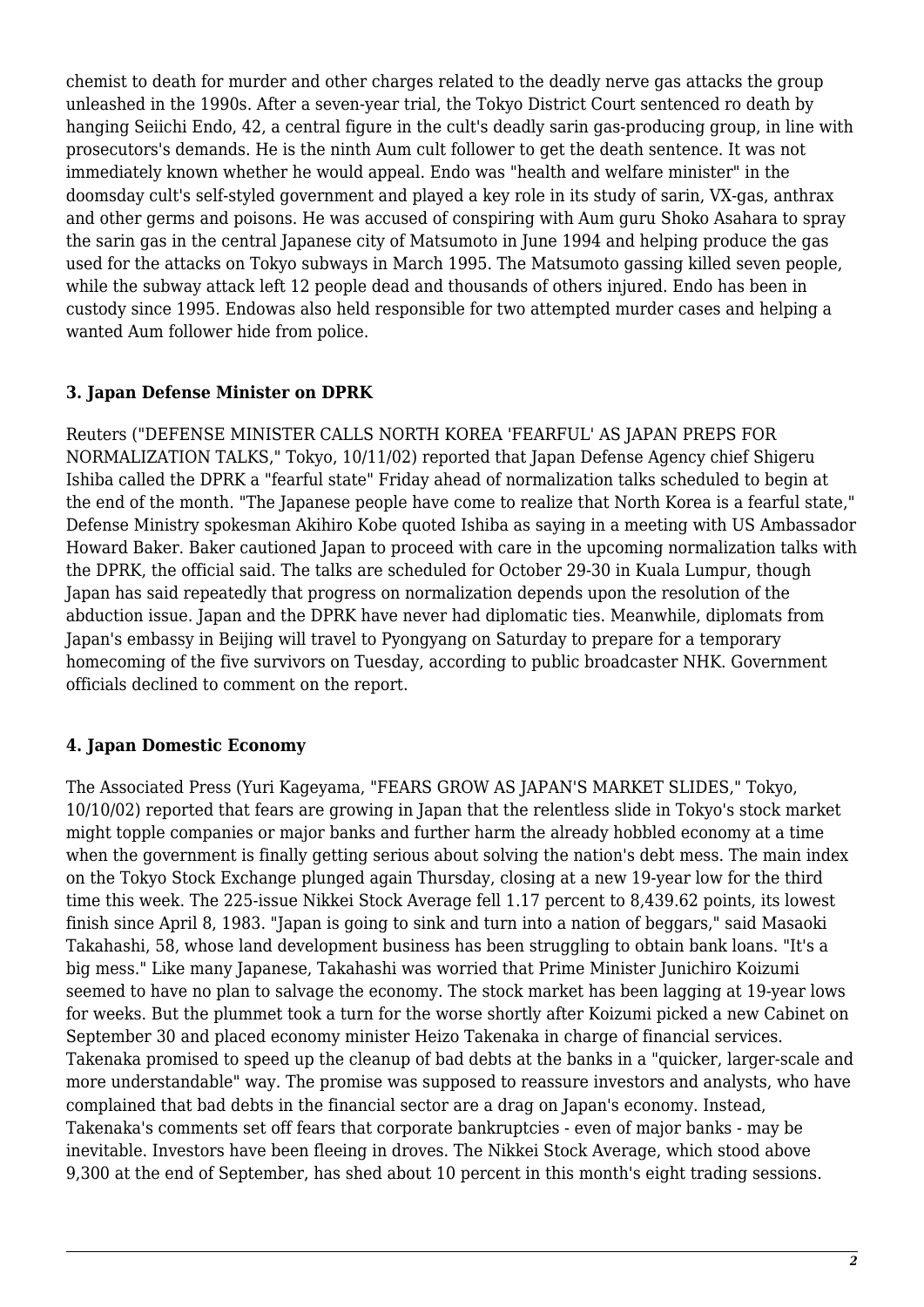#### **5. PRC War Games**

Reuters ("CHINA ENDS WAR GAMES WITH KYRGYZSTAN, ITS FIRST WITH A FOREIGN COUNTRY," 10/11/02) reported that the PRC wrapped up its first-ever joint war games with a foreign country on Thursday, a two-day anti-terrorism exercise with Kyrgyzstan, involving helicopters and a dozen armored vehicles. The exercise, which was six months in the planning, simulated the entrapment and annihilation of terrorists operating along the two countries' remote mountainous border, according to government broadcaster China Central Television. Earlier reports from former Soviet republic said 80 to 100 soldiers from each country participated in the exercises, held in mountains about 3,000 meters (9,900 feet) above sea level near Irkeshtam in southern Kyrgyzstan. CCTV showed PRC and Kyrgyz troops lying prone side by side, looking at maps and firing Kalashnikov rifles, heavy machine guns and rocket propelled grenades. Other troops roped down from Russian-designed helicopters, charged up barren hillsides and fired anti-tank weapons mounted on jeeps.

### <span id="page-2-0"></span>**II. CanKor E-Clipping Service**

#### <span id="page-2-1"></span>**1. CanKor # 101 - Special Edition**

Rumours of a plan by the DPRK to set up a Special Administrative Region (SAR) in the northwestern border city of Sinuiju have been circulating at least since 1997. While touring industrial plants in Shanghai in January 2001, Chairman Kim Jong Il consulted China's President Jiang Zemin about the Sinuiju plans. Zemin advised against the location, saying that there would be too much competition from the thriving city of Dandong, on the Chinese side of the border. In June 2001, reports began to circulate that "ideologically risky" residents were being expelled from Sinuiju by the tens of thousands. Public announcement of the Sinuiju SAR at the end of September should not have come as a surprise. What was surprising is the appointment of a foreigner, the flamboyant Chinese-Dutch tycoon Yang Bin as Governor, with sweeping powers over the development. Kim Jong Il is reported to have "adopted" Yang Bin as his son. Also surprising are details of the regulations and ordinances that are to be enacted, turning the enclave into a haven for foreign investment more independent of the central control than Hong Kong and Macau. CanKor has compiled facts, figures and some of the most comprehensive news articles on the project. The selection includes descriptions of the urban planning blueprint and the basic law that will govern the SAR. Covered also are the recent arrest of Yang Bin by Chinese authorities, and the efforts undertaken by Pyongyang to secure his release.

For back issues of CanKor, please visit our website at: www.CanKor.ca

The NAPSNet Daily Report aims to serve as a forum for dialogue and exchange among peace and security specialists. Conventions for readers and a list of acronyms and abbreviations are available to all recipients. For descriptions of the world wide web sites used to gather information for this report, or for more information on web sites with related information, see the collection of [other](http://nautilus.org/kiosk/weblinks.html) [NAPSNet resources.](http://nautilus.org/kiosk/weblinks.html)

We invite you to reply to today's report, and we welcome commentary or papers for distribution to the network.

Produced by [the Nautilus Institute for Security and Sustainable Development](http://nautilus.org/admin/about.html) in partnership with:

Ilmin Internationl Relations Institute [BK21 The Education and Research Corps for East Asian Studies](http://web.korea.ac.kr/~politics/index.html)